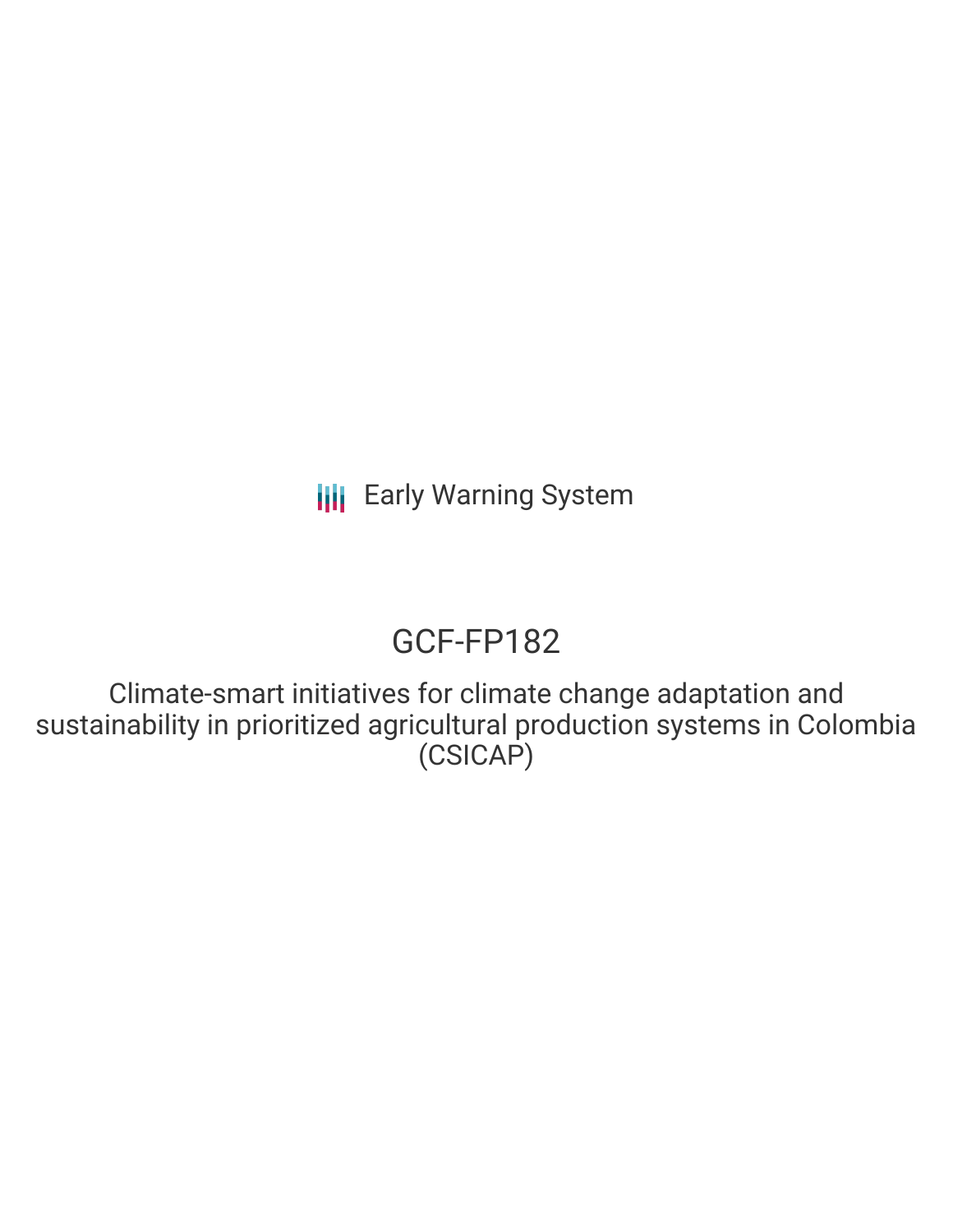

Climate-smart initiatives for climate change adaptation and sustainability in prioritized agricultural production systems in Colombia (CSICAP)

#### **Quick Facts**

| <b>Countries</b>               | Colombia                                                                                    |
|--------------------------------|---------------------------------------------------------------------------------------------|
| <b>Specific Location</b>       | to be implemented in 22 departments of the Andean, Caribbean, Pacific and Orinoquía regions |
| <b>Financial Institutions</b>  | Green Climate Fund (GCF)                                                                    |
| <b>Status</b>                  | Approved                                                                                    |
| <b>Bank Risk Rating</b>        | B                                                                                           |
| <b>Voting Date</b>             | 2022-03-28                                                                                  |
| <b>Borrower</b>                | Colombia                                                                                    |
| <b>Sectors</b>                 | Agriculture and Forestry, Climate and Environment                                           |
| Investment Type(s)             | Grant, Loan                                                                                 |
| <b>Investment Amount (USD)</b> | \$73.30 million                                                                             |
| <b>Loan Amount (USD)</b>       | $$25.00$ million                                                                            |
| <b>Grant Amount (USD)</b>      | $$48.30$ million                                                                            |
| <b>Project Cost (USD)</b>      | $$99.90$ million                                                                            |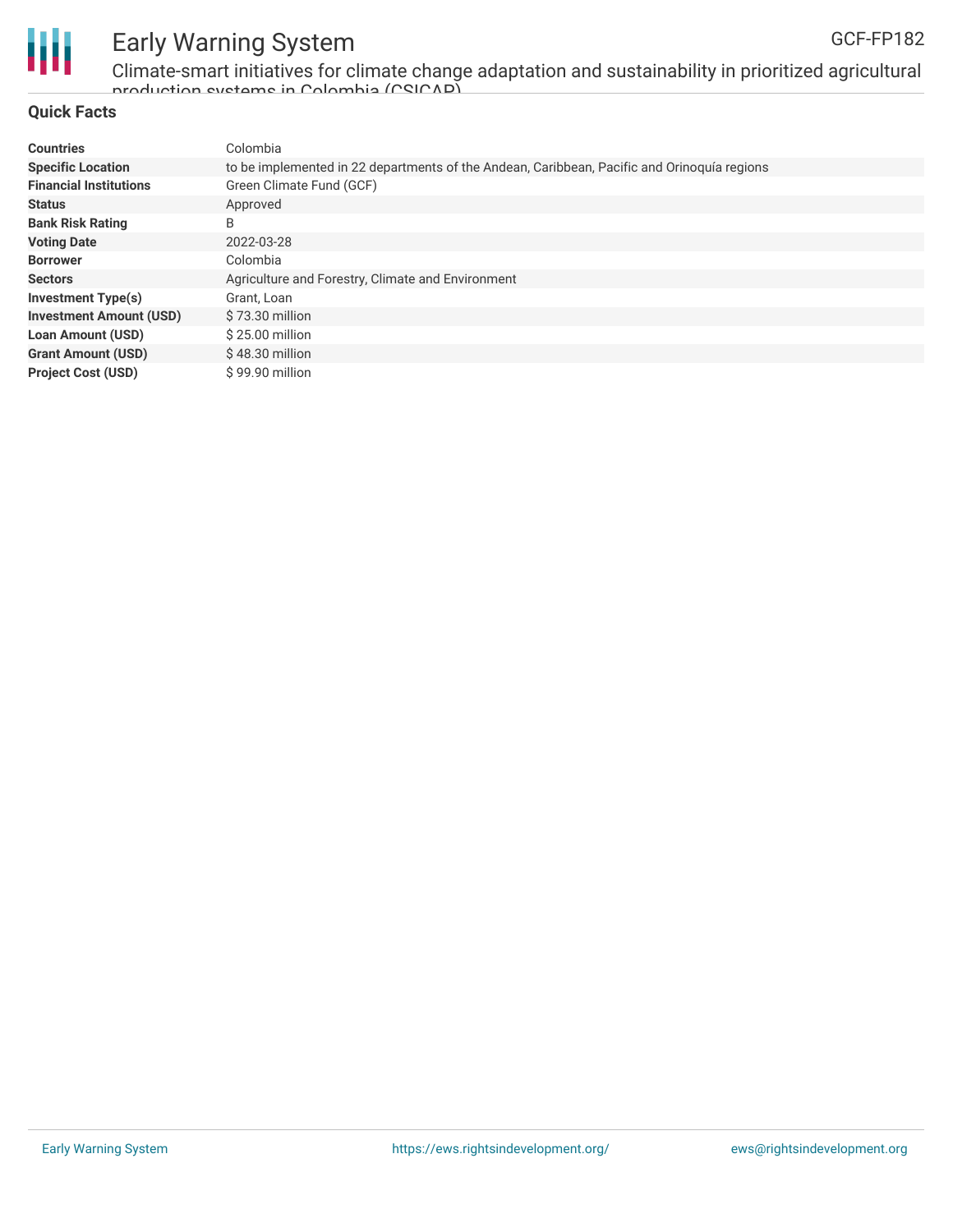

Climate-smart initiatives for climate change adaptation and sustainability in prioritized agricultural production systems in Colombia (CSICAP)

#### **Project Description**

Colombia is suffering the effects of climate change, with increases in temperature, changes in precipitation regimes and a greater frequency and intensity of extreme weather and climate events. These changes affect agricultural production.

The project prioritizes production systems for rice, corn, coffee, banana-plantain, sugar cane, panela cane, potatoes and cattle.

The execution period will be five years with a scope/impact of 25 years.

The general objective of the project is to reduce the vulnerability of agricultural production to climatic threats. The project seeks to change the current paradigm of intensive use of inputs in agricultural production, little adaptation of technologies to reduce the vulnerability of crops to droughts, floods and other climatic stressors. For this paradigm shift, the project establishes three purposes:

(i) implement digital agriculture and climate services systems to modernize agricultural extension services and provide adaptation and mitigation recommendations that support the reduction of agroclimatic risks and crop loss, while promoting a low-carbon pathway;

(ii) develop, validate and scale technologies (genetic improvement, crop management and other technologies) to increase resilience and low-carbon agricultural development and;

(iii) strengthen the capacities of producers, technicians, and institutions for the adoption and implementation of technologies and propose new business models based on the massive adoption of technologies under environmental, social, and gender considerations.

It is estimated that the Project will directly benefit more than 619,691 people, 194,871 rural producers and their families directly and 347,996 producers indirectly; and it is expected to increase the climate resilience of the agricultural system in a total of 967,997 hectares, distributed in 22 departments (69% of the country's departments) and 219 municipalities (20% of all municipalities). The total emissions that the project expects to reduce throughout its life is 9,152,034 tCO2e.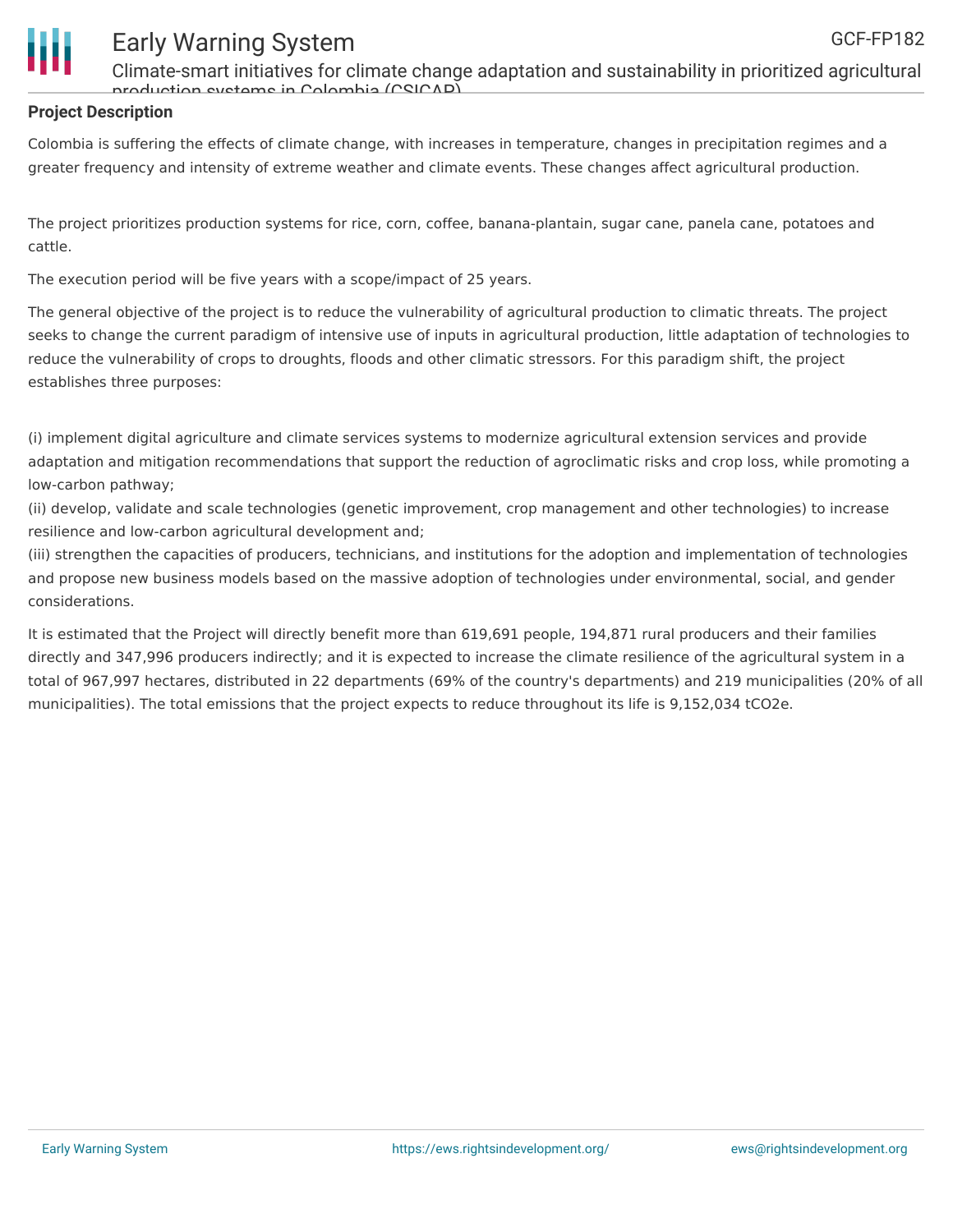

Climate-smart initiatives for climate change adaptation and sustainability in prioritized agricultural production systems in Colombia (CSICAP)

#### **Investment Description**

• Green Climate Fund (GCF)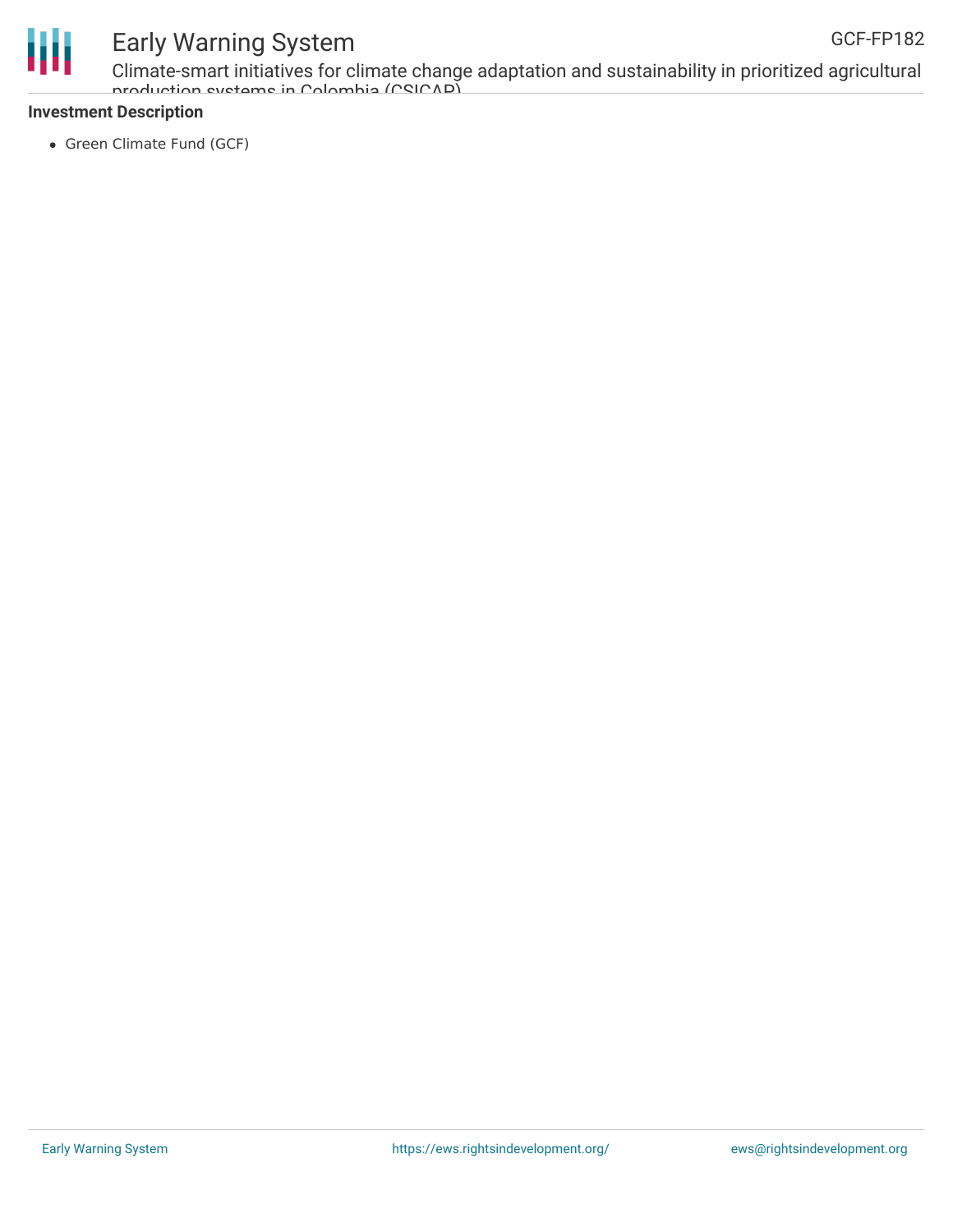



Climate-smart initiatives for climate change adaptation and sustainability in prioritized agricultural production systems in Colombia (CSICAP)

#### **Contact Information**

GCF CONTACTS

General media inquiries

**GCF Communications** PHONE +82 32 4458 6338 (KST) SEND [E-MAIL](mailto:communications@gcfund.org)

Request for information

**GCF Information Disclosure** REQUEST [INFORMATION](https://www.greenclimate.fund/about/disclosure/form) ABOUT THIS PROJECT

**CAF COLOMBIA**

**web page: <https://www.caf.com/es/paises/colombia/contacto/>**

Address: Carrera 9 No 76-49. Edificio ING, piso 7. Bogotá

Phone: +57 (1) 744-9444

Fax: +57 (1) 313-2721 / 313-2787